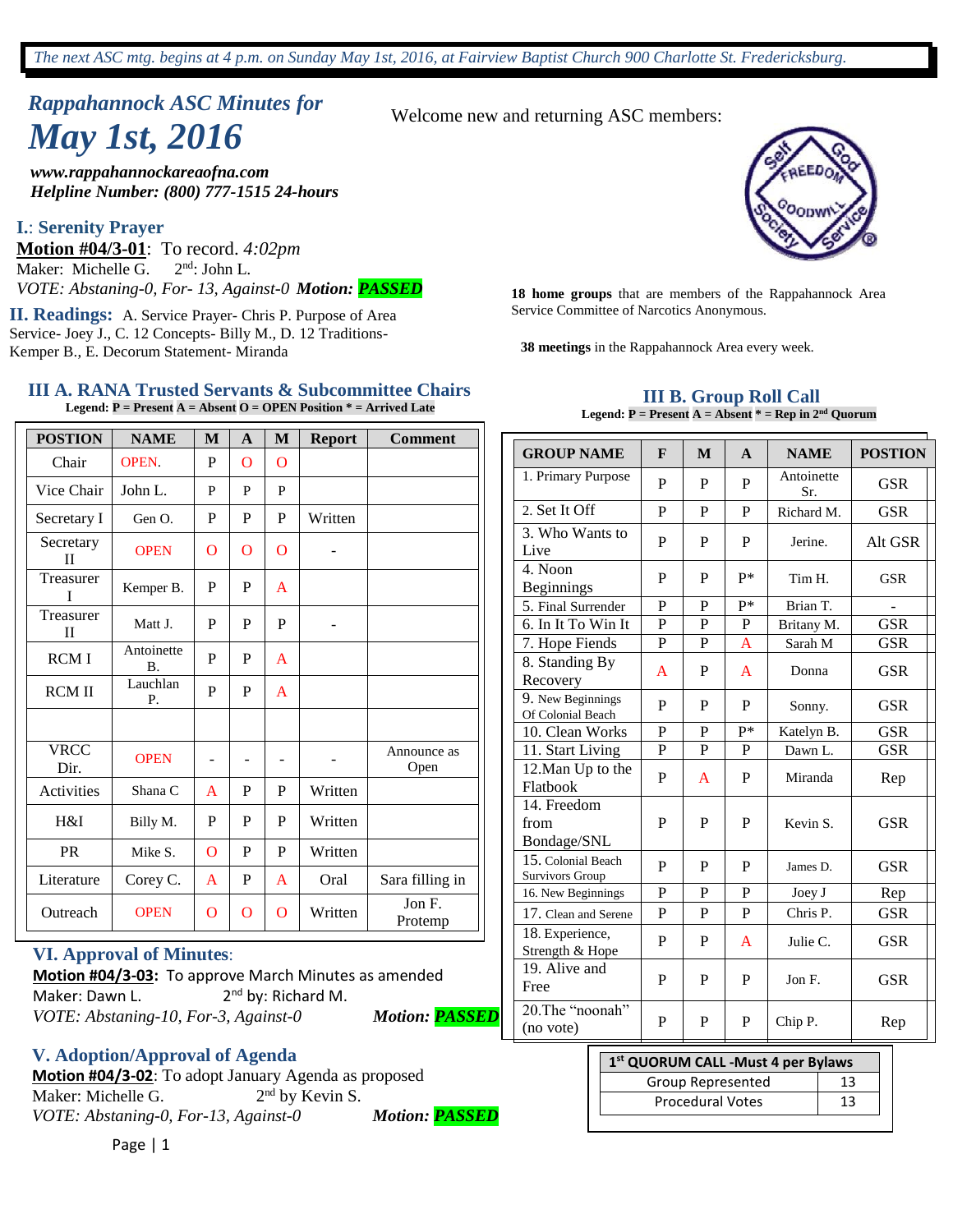# **VII.-XI. Administrative Reports**

## **VII. Secretary Report I**: Gen O.

I have made copies of the GSR forms, totaling \$9.47 but have not yet picked them up. Once I do, I will bring the receipt to next ASC. I am moving to Richmond this Tuesday, but still plan on serving at the Area level by driving every month to fulfill my position.

**Discussion:** No discussion.

**Secretary Report II**: OPEN

**Discussion: None**

## **VIII. Chair Report: OPEN**

**No Discussion**

## **IX. Vice Chair Report**: **Vice Chair, John L.**

#### Good afternoon ASC

Since my last report, most of my time has been devoted to fulfiling my duties as pro-temp chair and finding a qualified nominee who is willing to serve.

Why there are so many qualified RANA members with ASC experience who are willing to serve on the subcommittees, one in particular, while this key service position remains vacant is a question which I simply don't have an answer to.

Again, I would ask the GSR's to familiarize themselves with the qualifications and go back to your home groups with a sense of urgency around discussion of this issue. Creative action may be required, as there are plenty of qualified members out there who may need just a little bit of encouragement to step up. I have reserved some time during "open sharing" to discuss this.

Unfortunately, I still haven't completed the Rana quarterly audit outlined in my vice chair duties. I will redouble my efforts and should have numbers available to share with the service body by June's ASC.

ILS, John L.

#### **No Discussion**

## **X. Treasurer Report**: **Report read by Matt J., Treasurer II**

# **Treasurer Report for RANA ASC – May 2016**

Dear RANA ASC Members,

Thank you for allowing me to serve.

I apologize for my absence but I have confidence that Matt J. will fill the role of Treasurer I today with ease.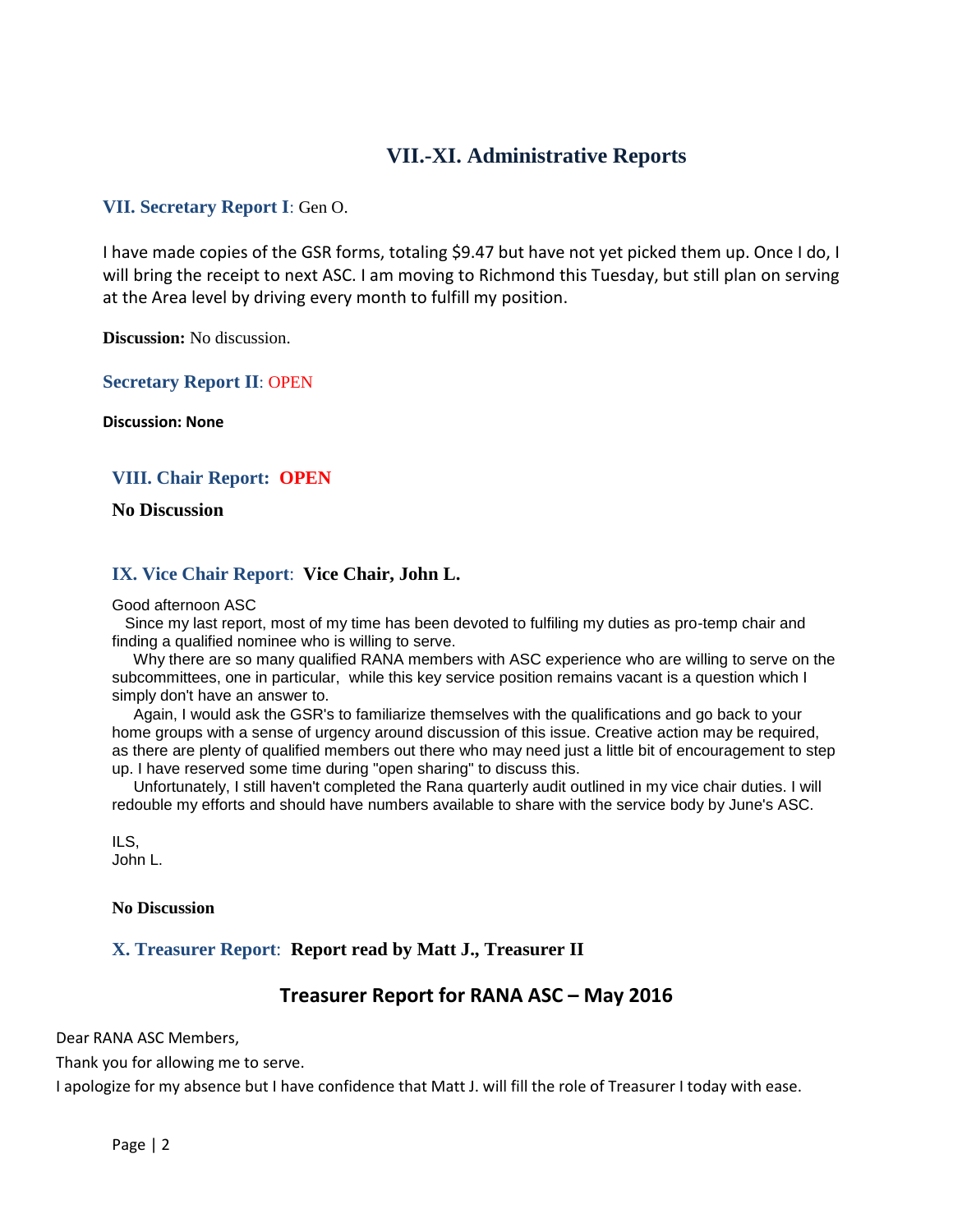Our beginning balance as of the start of Last Month's ASC was \$2930.34. Our expenses last month totaled \$778.70. The following checks were written:

| Check $#$ : | Amount: | To:           | For:             | <b>Budget:</b> | Receipt |
|-------------|---------|---------------|------------------|----------------|---------|
| 1083        | 600.00  | Shana C.      | Activities       | Yes            | No      |
| 1084        | 50.00   | Antoinette B. | Gas RCM          | Yes            | No      |
| 1085        | 128.70  | Kemper B.     | Meeting Lists Q2 | Yes            | Yes     |
|             |         |               |                  |                |         |
|             |         |               |                  |                |         |

At the time of writing this report Corey C. has not sent me a Literature order for April.

Our deposit from April's ASC was \$813.04. The income breakdown is on the following page and will be inserted into the minutes for this ASC.

I did not receive a payment from Antoinette B. during the month of April. She is paid up to half of November 2015. Including this month's payment due, she has a due balance of \$260.00 to become current.

Our calculated balance as of the start of today's ASC is \$**2964.68.** That leaves us \$1934.93 **above** prudent reserve.

In Loving Service, Kemper B.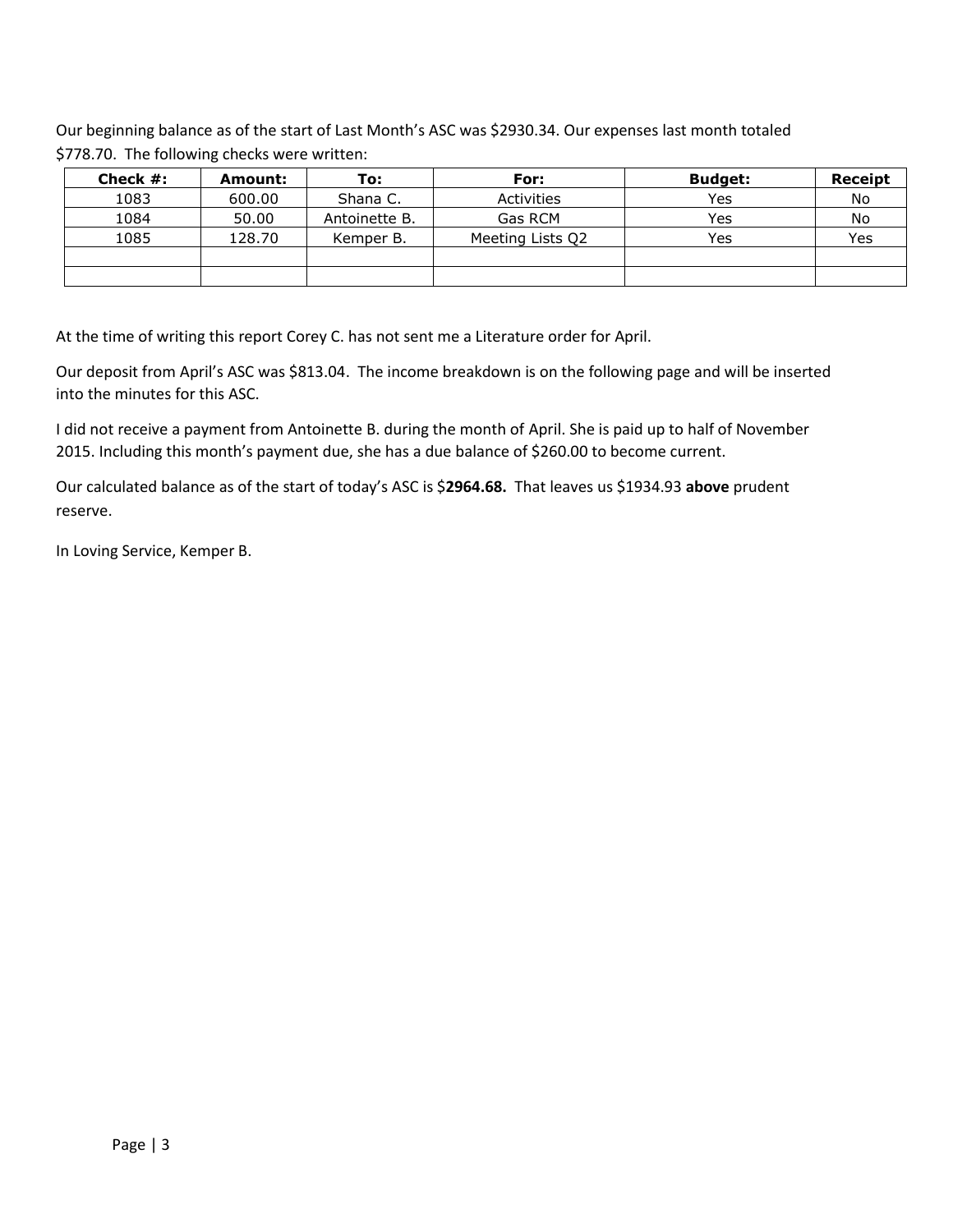| <b>Money Order Deposit Sheet</b> |        |                          | <b>April ASC</b>                                      |                          | <b>Grand Total:</b> | \$813.04 |  |  |
|----------------------------------|--------|--------------------------|-------------------------------------------------------|--------------------------|---------------------|----------|--|--|
|                                  |        |                          |                                                       |                          |                     |          |  |  |
|                                  |        | <b>Literature Orders</b> |                                                       |                          |                     |          |  |  |
|                                  |        |                          |                                                       |                          |                     |          |  |  |
| Money Order #                    | Amount | Type                     | Group                                                 |                          |                     |          |  |  |
| 17-374404185                     |        | \$50.50 Western Union    | <b>Hope Fiends</b>                                    |                          |                     |          |  |  |
| 17-374404182                     |        | \$3.75 Western Union     | New Beginnings of Col. Beach                          |                          |                     |          |  |  |
| 17-374404181                     |        | \$138.45 Western Union   | Who Wants to Live                                     |                          |                     |          |  |  |
| 17-374404183                     |        | \$5.00 Western Union     | <b>Final Surrender</b>                                |                          |                     |          |  |  |
| 17-372937760                     |        | \$123.75 Western Union   | <b>New Beginnings</b>                                 |                          |                     |          |  |  |
| 17-374404179                     |        | \$48.00 Western Union    | Clean and Serene                                      |                          |                     |          |  |  |
| 17-374404178                     |        | \$48.50 Western Union    | In it to Win It                                       |                          |                     |          |  |  |
| 17-372937759                     |        | \$18.75 Western Union    | <b>Experience Strength and Hope</b>                   |                          |                     |          |  |  |
| 17-382645636                     |        | \$15.00 Western Union    | <b>Standing by Recovery</b>                           |                          |                     |          |  |  |
| 17-374404176                     |        | \$12.50 Western Union    | Set it Off                                            |                          |                     |          |  |  |
|                                  |        |                          |                                                       |                          |                     |          |  |  |
|                                  |        |                          |                                                       |                          |                     |          |  |  |
|                                  |        |                          |                                                       | <b>Total Literature:</b> | \$464.20            |          |  |  |
|                                  |        |                          |                                                       |                          |                     |          |  |  |
|                                  |        | <b>Donations</b>         |                                                       |                          |                     |          |  |  |
|                                  |        |                          |                                                       |                          |                     |          |  |  |
| Money Order #                    | Amount | Type                     | Group                                                 |                          |                     |          |  |  |
| 17-374404180                     |        | \$80.00 Western Union    | Who Wants to Live                                     |                          |                     |          |  |  |
| 17-374404184                     |        | \$15.00 Western Union    | <b>Hope Fiends</b>                                    |                          |                     |          |  |  |
| 17-382645635                     |        | \$10.00 Western Union    | <b>Standing by Recovery</b>                           |                          |                     |          |  |  |
| 17-374404177                     |        | \$40.00 Western Union    | In it to Win It                                       |                          |                     |          |  |  |
| 17-361216505                     |        | \$21.54 Western Union    | Freedom from Bondage / SNL                            |                          |                     |          |  |  |
| 17-372937761                     |        | \$23.00 Western Union    | New Beginnings                                        |                          |                     |          |  |  |
| 17-372937758                     |        | \$50.00 Western Union    | <b>Experience Strength and Hope</b>                   |                          |                     |          |  |  |
| 23584381637                      |        |                          | \$50.00 USPS Money Order New Beginnings of Col. Beach |                          |                     |          |  |  |
| 354811603                        |        | \$30.00 Global Express   | <b>Primary Purpose</b>                                |                          |                     |          |  |  |
| R206673576538                    |        | \$29.30 MoneyGram        | Alive & Free                                          | <b>Total Donations:</b>  | \$348.84            |          |  |  |
|                                  |        |                          |                                                       |                          |                     |          |  |  |
|                                  |        | <b>Other</b>             |                                                       |                          |                     |          |  |  |
|                                  |        |                          |                                                       |                          |                     |          |  |  |
| Money Order #                    | Amount | Type                     | Group                                                 |                          |                     |          |  |  |
|                                  |        |                          |                                                       |                          |                     |          |  |  |
|                                  |        |                          |                                                       |                          |                     |          |  |  |
|                                  |        |                          |                                                       |                          |                     |          |  |  |
|                                  |        |                          |                                                       | <b>Total Other:</b>      | \$0.00              |          |  |  |
|                                  |        |                          |                                                       |                          |                     |          |  |  |

## **Discussion:**

# **XI. Regional Committee Member I & II Report**: Absent

## **No Discussion**

# **XII. Subcommittee Reports**

# **A. Activities Report**: Shana C.- Activities Chair

 Activities met April 6, 2016- five members attended the meeting and the Spring Gala was discussed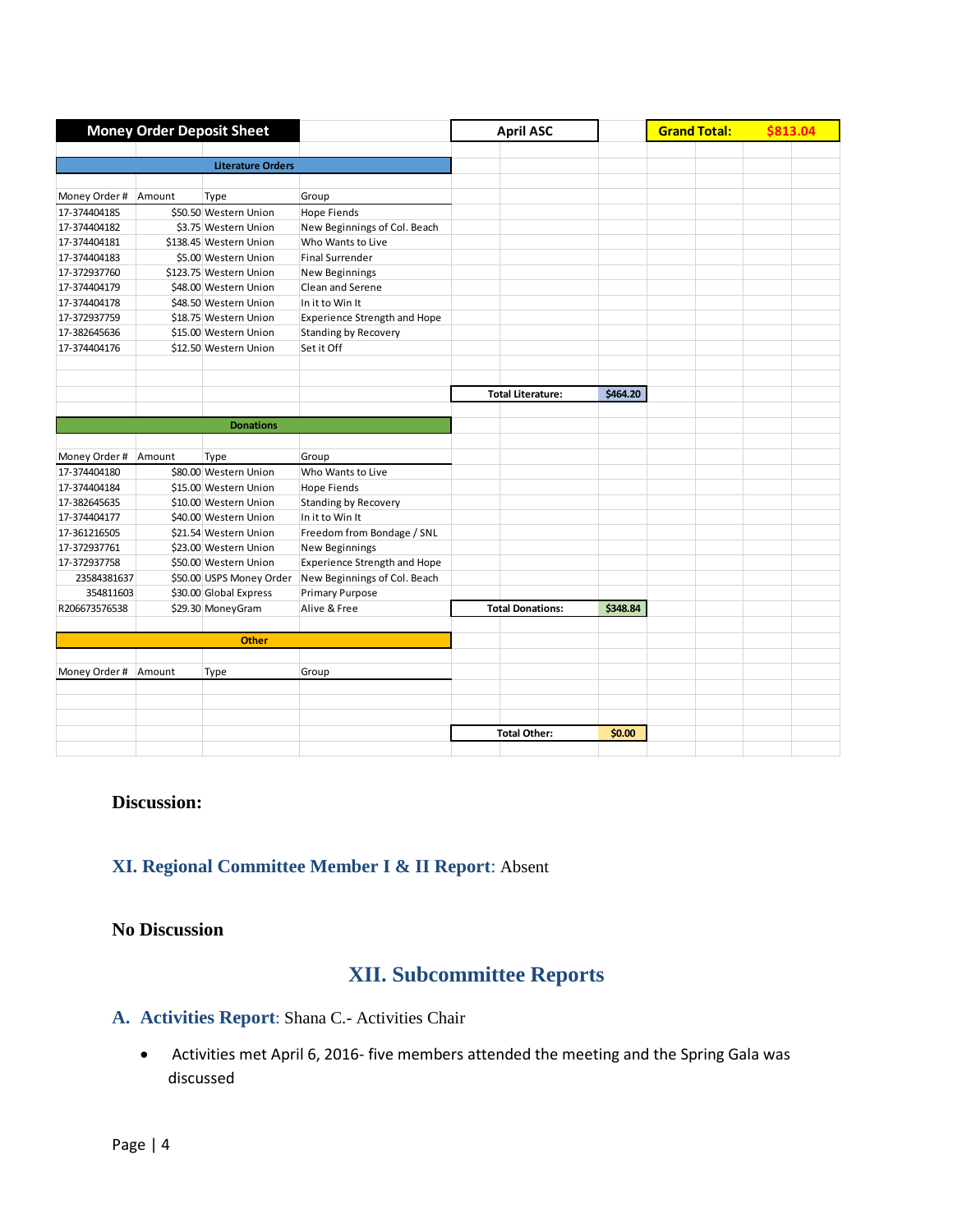- A decision was made on April 23, 2016 to cancel the Spring Gala due to an apparent lack of interest in the area. The event would have been expensive and a large portion of the budget would have been lost if attendance was poor. It was deemed to be fiscally irresponsible and overall to not be a good idea at this time.
- $\bullet$  A 4<sup>th</sup> of July Speaker Jam/Picnic is being planned
- Shana C. is resigning from position of Activities Chair- see attached resignation letter

Dear Rappahannock Area of Narcotics Anonymous:

I regret to inform you that I am resigning from my service position as the Activities Chair Person. It has been both an honor and a privilege to serve RANA in this capacity, but it is necessary for me to resign due to unforeseen personal and medical reasons. I happily offer my support if wanted and/or needed to whomever assumes this service position in the future. I sincerely thank all of you for allowing me to be of service to our area as the Activities Chair.

In Loving Service,

frana

Shana C.

#### **No Discussion**

#### **B. Hospitals & Institutions (H&I) Report**: H&I Chair, Billy M.

Oral report, not turned in

#### **Discussion:**

**C. Literature Chair Report:** Oral report given by Erin B.

Oral report, not turned in.

There was a misunderstanding with back-orders. Individual orders will be handed to groups at a later date as soon as possible.

#### **No Discussion**

#### **D. Public Relations (PR) Report**: Mike S., PR Chair

The RANA Public Relations subcommittee meeting was held on Sunday April 17, 2016 at 2:00pm. Present were the PR Chair, Dave B., Antoinette B., Louis C., Terry C., and John F.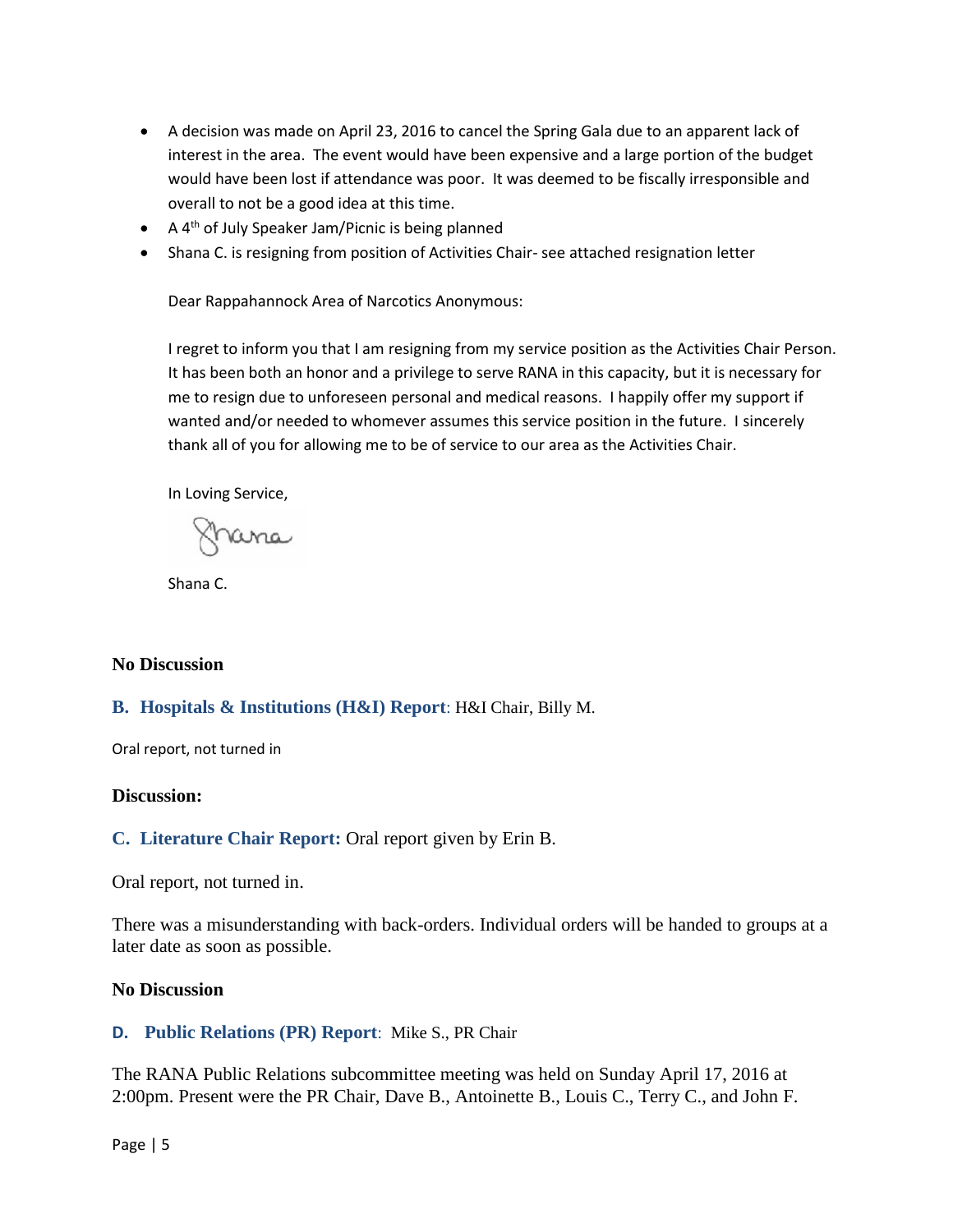The committee voted that the regular monthly meeting would be held the  $3<sup>rd</sup>$  Sunday of each month at 2:00 pm. The committee will meet at 1200 Sam Perry Blvd Fredericksburg, VA. **Policy**

Not Discussed

## **Meeting Lists**

Not discussed

## **Learning Day**

The committee discussed the possibility of a learning day on Colonial Beach or Bowling Green. A tentative May  $21<sup>st</sup>$  date was set.

## **Other**

With the Heroin pandemic and the multiple deaths in Spotsylvania and Fredericksburg, the group has also decided to organize a Poster

 $3<sup>rd</sup>$  Sunday of the month 2pm April 17<sup>th</sup> voted regular meeting voted for that time. Learning day in CB of Bowling Green. Venue for PR H&I learning day. Spoke with regional PR chair for support. Region's schedule too full. Do meeting with H&I and Outreach and do it at Area level. Orientations and learning days are needed. Lots of newcomers with little experience. When we train them our area will be better. Heroin pandemic, group will do poster hangin day to let people know we are here to help. This month or next month. Next meeting May  $15<sup>th</sup>$  at 2pm.

**No Discussion: Jon F.** wanted to know about a phone meeting. Mike S. said we will discuss it at the next meeting so people aren't confused.

## **E. Adhoc Subcommittee- Church communications Absent**

## **F. Outreach Pro Tem: Jon F.**

Went to meetings & stayed clean. First off, we will be moving the time of our Subcommittee Meeting from 1PM to 2PM so that it does not conflict with when Primary Purpose meets. Our first meeting will be held on Sunday, May 22 then @ 2PM via conference call. I did not get flyers printed as intended, so if you would like the call in number and meeting code please see me at break. Attended both the H&I and PR Subcommittee meetings for the purpose of coordinating services. Assisted the groups in Colonial Beach with some issues they were having. Unfortunately due to scheduling conflicts I was only able to make it out to Bowling Green once this month. We did have a few people step up and go out there. I would like to thank Dawn L for obtaining some IPs for the groups at CPRCNA to help out with their literature situation. The Culpeper meetings continue to grow—attendance hasn't been this strong in a couple years. That said a recent news report stated there were as many heroin related deaths in Culpeper County in April as there were all of last year. I have not had a chance to speak with Mike S since he returned from his trip, but I think a community PR effort might be helpful out there to let people know NA exists and is available.

Page | 6 I feel coordination, collaboration and cooperation between PR and Outreach is very important, especially as both subcommittees rebuild. In Mike we have someone who has served in his position in other areas, but none had Outreach Subcommittees. I have served in my position in another area, but the PR Subcommittee's stated duties under policy consisted of updating and printing monthly meeting lists and updating the area website—so Outreach was charged with the "fellowship development" duties. In other words, in our previous service experience we've been used to doing elements of each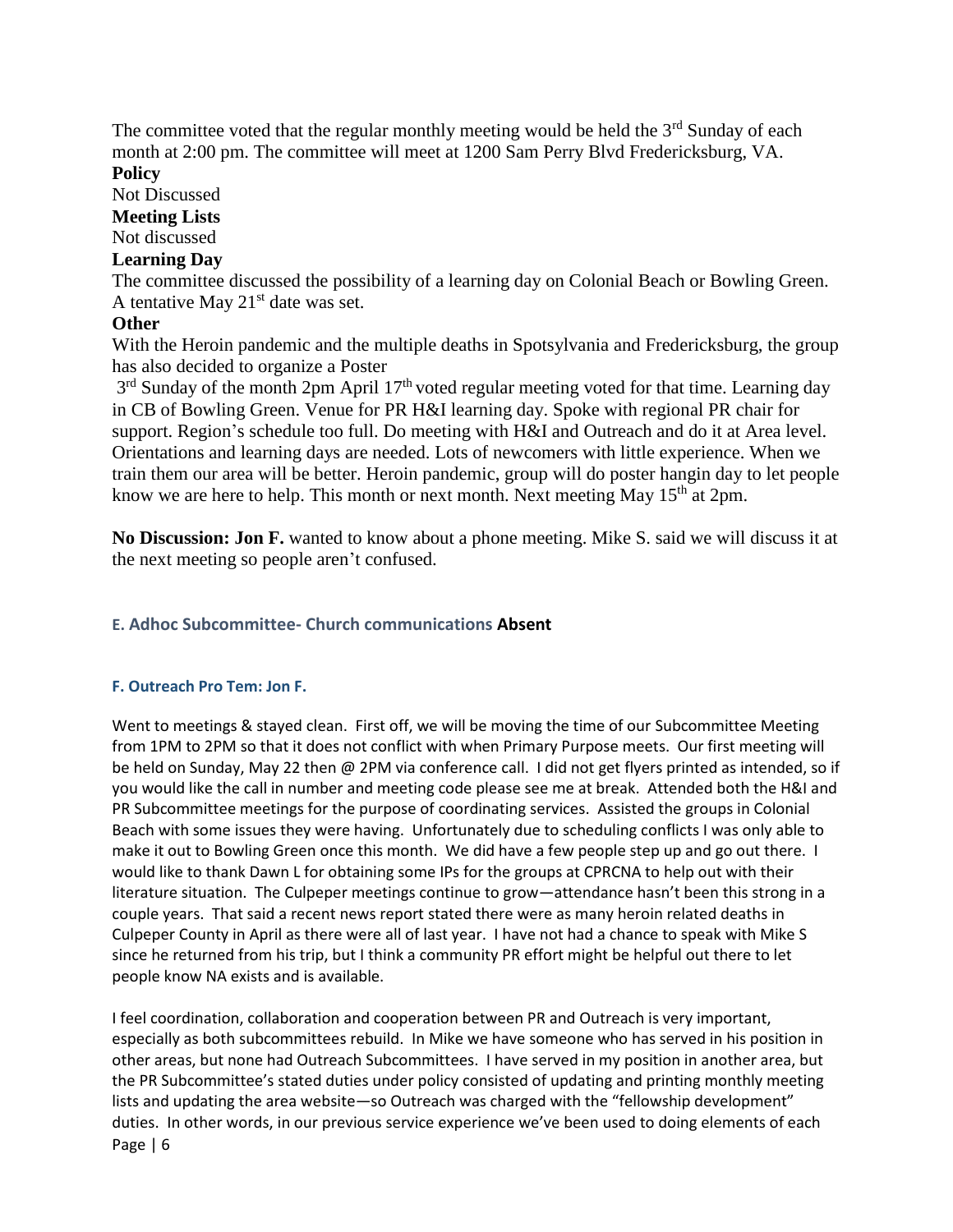other's duties. RANA Bylaws clearly carve out what each subcommittee is responsible for in this area, and our combined experience in both fellowship development and outreach can be a benefit to each other. I feel right now a spirit of cooperation exists. Outreach will likely need to draw on the resources and support of PR as we grow especially in supporting Bowling Green. Mike and I actually had basically the same idea in trying to get a carload or two of people out there once a week, so I feel like we're on the same page in terms of what needs to be done there, it's just a matter of coordination.

On the ground level, Outreach is all about helping build area unity. That unity can only exist if all groups near and far feel connected to and a part of our area. While this committee meeting is a symbol of area unity as we have groups near and far represented, it's important for GRSs—especially of those representing our more geographically isolated groups—to go back to your groups and inform them of our area's activities. Make something that may seem so far away to your members closer to home by taking the time to explain what this ASC is doing for your group. Bring another member along next month so they can see in person. PR and Outreach have conference call subcommittee meetings. If your group is isolated that's a great opportunity for your members to be involved on two of our subcommittees without leaving home.

In loving service, Jon F

#### **Discussion:**

#### **G. Mini convention- Mark T.**

Good afternoon, The RACC met on April 12th at 3331 Shannon Airport Circle. There were 4 people in attendance. Corey graciously provided us with the meeting space as well as designed and printed color copies of our speaker jam flyers. Rudolph suggested we have a fish fry and has already obtained the fryer for our use. I contacted The Hospitality House and requested quotes for our venue. They are as follows: • 6500 square feet of meeting space from Friday at 5:00PM until Saturday at 7:00PM- \$3,000 • The same space for all day Saturday until midnight-\$2,500 • Coffee-\$32 per gallon + tax & gratuity • Rooms are \$99 + tax • Bonnie Martin, General Manager, has offered to give the committee a tour and answer any questions.

She has experience with conventions of this sort. I have also opened a bank account with BB&T and will have to accompany the other signatory members as their time and schedules will allow. In loving service,

Mark T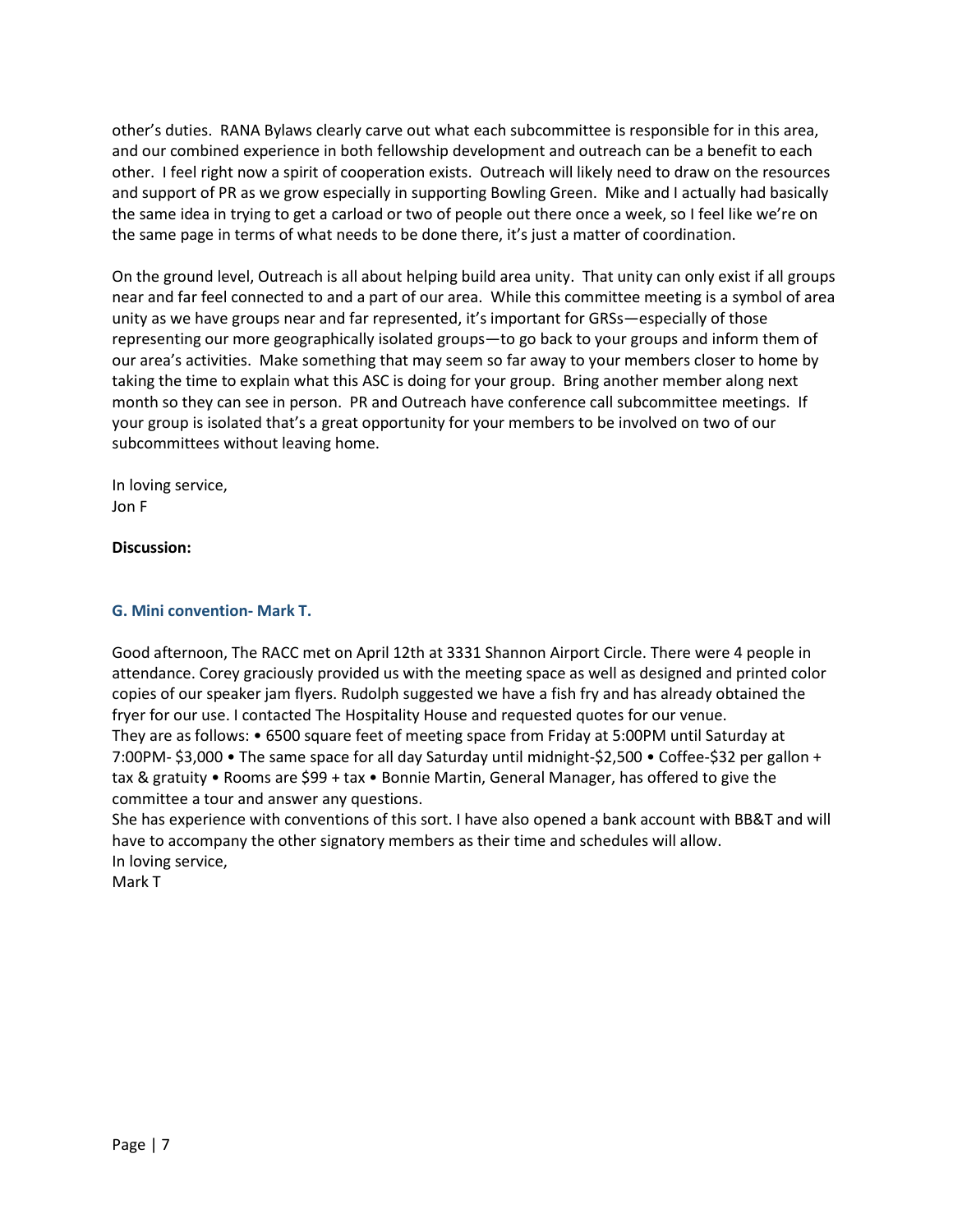| <b>HOME GROUP</b>                                                                                                                                                                        | <b>GSR/ALT</b>            | <b>DAYS AND TIMES</b><br><b>OF MEETINGS</b> | # GROUP<br><b>MEMBERS</b> | # AVG. WKLY<br><b>ATTENDANCE/</b><br><b>NEWCOMERS</b> | <b>GROUP</b><br><b>DONATION</b> | LIT.<br><b>ORDER</b> |  |  |  |  |
|------------------------------------------------------------------------------------------------------------------------------------------------------------------------------------------|---------------------------|---------------------------------------------|---------------------------|-------------------------------------------------------|---------------------------------|----------------------|--|--|--|--|
| 1. Set it Off                                                                                                                                                                            | Richard M.-<br><b>GSR</b> | Sun. 7 - 8:30pm                             | 6                         | 30/4                                                  | \$20.00                         | \$29.75              |  |  |  |  |
| Nothing to report at this time                                                                                                                                                           |                           |                                             |                           |                                                       |                                 |                      |  |  |  |  |
| Group Anniversaries: none                                                                                                                                                                |                           |                                             |                           |                                                       |                                 |                      |  |  |  |  |
| 2. Who Wants to Live                                                                                                                                                                     | Jerine- Alt GSR           | Mon. - Fri.12 - 1:15pm                      | $\overline{4}$            | 85/6                                                  | \$80                            | \$58.79              |  |  |  |  |
| Doing well looking forward to new homegroup members<br>Group Anniversaries: none                                                                                                         |                           |                                             |                           |                                                       |                                 |                      |  |  |  |  |
| 3. In It to Win it                                                                                                                                                                       | <b>Britany M.- GSR</b>    | Mon. 7:00 - 8:30pm                          | $\tau$                    | 50/3                                                  | \$0                             | \$0                  |  |  |  |  |
| Just added new homegroup members<br>Group Anniversaries: Jeff W. May 23-14 yrs                                                                                                           |                           |                                             |                           |                                                       |                                 |                      |  |  |  |  |
| 4. Hope Fiends                                                                                                                                                                           | <b>Absent</b>             | Tue. 7 - 8:15pm                             | 6                         | 25/2                                                  | $\overline{$15}$                | \$50.50              |  |  |  |  |
| Nothing to report.<br>Group Anniversaries:                                                                                                                                               |                           |                                             |                           |                                                       |                                 |                      |  |  |  |  |
| 5. Standing by Recovery                                                                                                                                                                  | <b>Absent</b>             | Tue. $7:30 - 8:30$ pm                       | 5                         | 15/2                                                  | 10                              | 15                   |  |  |  |  |
| Nothing to report.<br>Group Anniversaries: Donna 18 months- Apr 5th                                                                                                                      |                           |                                             |                           |                                                       |                                 |                      |  |  |  |  |
| 6. Clean Works                                                                                                                                                                           | Kaitlyn B. - GSR          | Wed. 7 - 8:15pm                             | 5                         | 14/8                                                  | \$0                             | \$41.30              |  |  |  |  |
| Minor change to format: 5 <sup>th</sup> Wednesday was changed to traditions rather than open discussion<br>Group Anniversaries: Emily B. May 25 <sup>th</sup> -1 yr, Brad E June 1-3 yrs |                           |                                             |                           |                                                       |                                 |                      |  |  |  |  |
| 7. Start Living Group                                                                                                                                                                    | Dawn L.- GSR              | Thu. 7 - 8:30pm                             | 5                         | 5/2                                                   | \$0                             | \$0                  |  |  |  |  |
| Nothing to report.<br>Group Anniversaries:                                                                                                                                               |                           |                                             |                           |                                                       |                                 |                      |  |  |  |  |
| 8. Freedom from<br><b>Bondage/SNL</b>                                                                                                                                                    | Kevin S.- GSR             | Thur. $9 - 10$ pm, Sat.<br>$10pm-?$         | 3                         | 17/3                                                  | \$0                             | \$0                  |  |  |  |  |
| Could use more homegroup members<br>Group Anniversaries: None                                                                                                                            |                           |                                             |                           |                                                       |                                 |                      |  |  |  |  |
| 9. Man Up to the Flatbook                                                                                                                                                                | Michelle G-rep            | Thur. 7 - 8:30pm                            | 5                         | 20/2                                                  | \$20                            | \$85.01              |  |  |  |  |
| In need of GSR so Miranda is here to see what Area service is like.<br>Group Anniversaries: None reported                                                                                |                           |                                             |                           |                                                       |                                 |                      |  |  |  |  |
| 10. New Beginnings                                                                                                                                                                       | Joey J.- rep              | Fridays $7 - 8:30$ pm                       | $7\phantom{.0}$           | 35/2                                                  | \$0                             | \$58.75              |  |  |  |  |
| None<br>Group Anniversaries: Jaren F. May 6- 1 yr, Antoinette B.- May 13- 12 yrs, Courtney B May 20 <sup>th</sup> - 1 yr                                                                 |                           |                                             |                           |                                                       |                                 |                      |  |  |  |  |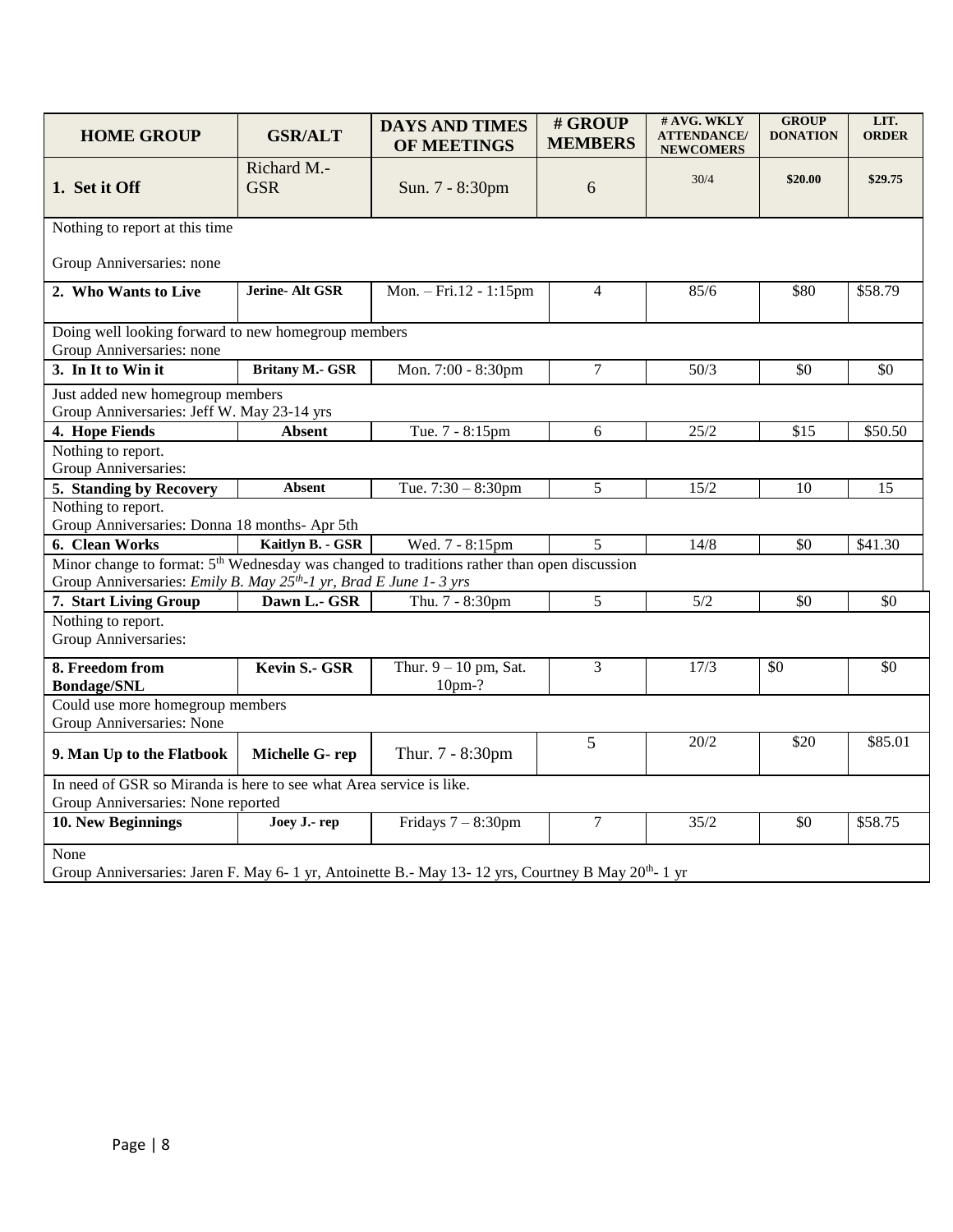# **XIII. Group Service Representative (GSR) Reports** *(continued):*

| <b>HOME GROUP</b>                                   |              |  | <b>GSR/ALT</b>            | <b>DAYS AND TIMES</b><br>OF MEETINGS                                                                                                      | # GROUP<br><b>MEMBERS</b> | # AVG. WKLY<br><b>ATTENDANCE/</b><br><b>NEWCOMERS</b> |         |         | <b>GROUP</b><br><b>DONATION</b> | LIT.<br><b>ORDER</b> |
|-----------------------------------------------------|--------------|--|---------------------------|-------------------------------------------------------------------------------------------------------------------------------------------|---------------------------|-------------------------------------------------------|---------|---------|---------------------------------|----------------------|
| 11. Primary Purpose                                 |              |  | <b>Antoinette Sr- GSR</b> | Sat. & Sun. 12 - 1:30pm                                                                                                                   | 6                         | 17/3                                                  | \$30.00 |         | \$36.00                         |                      |
| Doing well                                          |              |  |                           |                                                                                                                                           |                           |                                                       |         |         |                                 |                      |
| Group Anniversaries: None at present                |              |  |                           |                                                                                                                                           |                           |                                                       |         |         |                                 |                      |
| 12. Experience, Strength &<br>Hope                  |              |  | <b>Absent</b>             | Sat. 6:30 - 8:00pm                                                                                                                        | 8                         | 30/2                                                  |         | \$50.00 |                                 | \$18.75              |
| We are doing well.                                  |              |  |                           |                                                                                                                                           |                           |                                                       |         |         |                                 |                      |
| 13. Clean and Serene                                |              |  |                           | Group Anniversaries: Jen R. Apr 23rd- 8 yrs, Dawn B April 30- 7 yrs, Andrea L. May 14th- 3 yrs                                            |                           |                                                       |         |         |                                 |                      |
|                                                     |              |  | Chris P.                  | Fri. 10-11: 15pm                                                                                                                          |                           |                                                       | 14/8    |         | \$0                             | \$0                  |
| Group Anniversaries: none                           |              |  |                           |                                                                                                                                           |                           |                                                       |         |         |                                 |                      |
| 14. Final Surrender                                 |              |  | <b>Brian T.- GSR</b>      | Mon - Wed; Fri-Sat 7-<br>8pm                                                                                                              | $\overline{7}$            |                                                       | 20/10   |         | \$0                             | \$26.25              |
| Group Anniversaries: None                           |              |  |                           |                                                                                                                                           |                           |                                                       |         |         |                                 |                      |
| 15. Noon Beginnings                                 |              |  | Tim H.- GSR               | Mon - Fri 12-1pm                                                                                                                          | 6                         |                                                       | 25/2    |         | \$0                             | \$0                  |
| Need support                                        |              |  |                           |                                                                                                                                           |                           |                                                       |         |         |                                 |                      |
| Group Anniversaries: - None reported                |              |  |                           |                                                                                                                                           |                           |                                                       |         |         |                                 |                      |
| 16. Colonial Beach                                  |              |  | James D.-GSR              | Friday 7pm-8pm                                                                                                                            | 5                         |                                                       | 8/2     |         | \$50.00                         | \$0.00               |
| <b>Survivors Group</b>                              |              |  |                           |                                                                                                                                           |                           |                                                       |         |         |                                 |                      |
| None<br>Group Anniversaries: None                   |              |  |                           |                                                                                                                                           |                           |                                                       |         |         |                                 |                      |
| 17. New Beginnings                                  |              |  |                           | Tues 6pm                                                                                                                                  | $\overline{4}$            | 8/2                                                   |         |         | \$0                             | \$0                  |
| <b>Colonial Beach</b>                               |              |  | Sonny.- GSR               |                                                                                                                                           |                           |                                                       |         |         |                                 |                      |
| Group doing well but can use support                |              |  |                           |                                                                                                                                           |                           |                                                       |         |         |                                 |                      |
| Group Anniversaries:                                |              |  |                           |                                                                                                                                           |                           |                                                       |         |         |                                 |                      |
| 18. Alive & Free                                    | Jon F. - GSR |  |                           | Wednesday 8:00pm, Friday 7:00pm                                                                                                           | 4                         |                                                       | 25/2    |         | \$0                             | \$105.44             |
|                                                     |              |  |                           | Culpepper Hospital (Boardroom)                                                                                                            |                           |                                                       |         |         |                                 |                      |
|                                                     |              |  |                           | 501 Sunset Ln, Culpepper, VA 22701<br>Attendance is up, donating 2 Basic Texts to Bowling Green. Heather K. is visiting to see how ASC is |                           |                                                       |         |         |                                 |                      |
| Group Anniversaries: None at present                |              |  |                           |                                                                                                                                           |                           |                                                       |         |         |                                 |                      |
|                                                     |              |  |                           |                                                                                                                                           |                           |                                                       |         |         |                                 |                      |
|                                                     |              |  |                           |                                                                                                                                           |                           |                                                       |         |         |                                 |                      |
|                                                     |              |  |                           |                                                                                                                                           |                           |                                                       |         |         |                                 |                      |
| 19. The "noonah" 15/1 Promises Club Tues Thurs 12pm |              |  |                           |                                                                                                                                           |                           |                                                       |         |         |                                 |                      |
|                                                     |              |  |                           |                                                                                                                                           |                           |                                                       |         |         |                                 |                      |
|                                                     |              |  |                           |                                                                                                                                           |                           |                                                       |         |         |                                 |                      |
|                                                     |              |  |                           |                                                                                                                                           |                           |                                                       |         |         |                                 |                      |
|                                                     |              |  |                           |                                                                                                                                           |                           |                                                       |         |         |                                 |                      |
|                                                     |              |  |                           |                                                                                                                                           |                           |                                                       |         |         |                                 |                      |
|                                                     |              |  |                           |                                                                                                                                           |                           |                                                       |         |         |                                 |                      |
|                                                     |              |  |                           |                                                                                                                                           |                           |                                                       |         |         |                                 |                      |
|                                                     |              |  |                           |                                                                                                                                           |                           |                                                       |         |         |                                 |                      |
|                                                     |              |  |                           |                                                                                                                                           |                           |                                                       |         |         |                                 |                      |
|                                                     |              |  |                           |                                                                                                                                           |                           |                                                       |         |         |                                 |                      |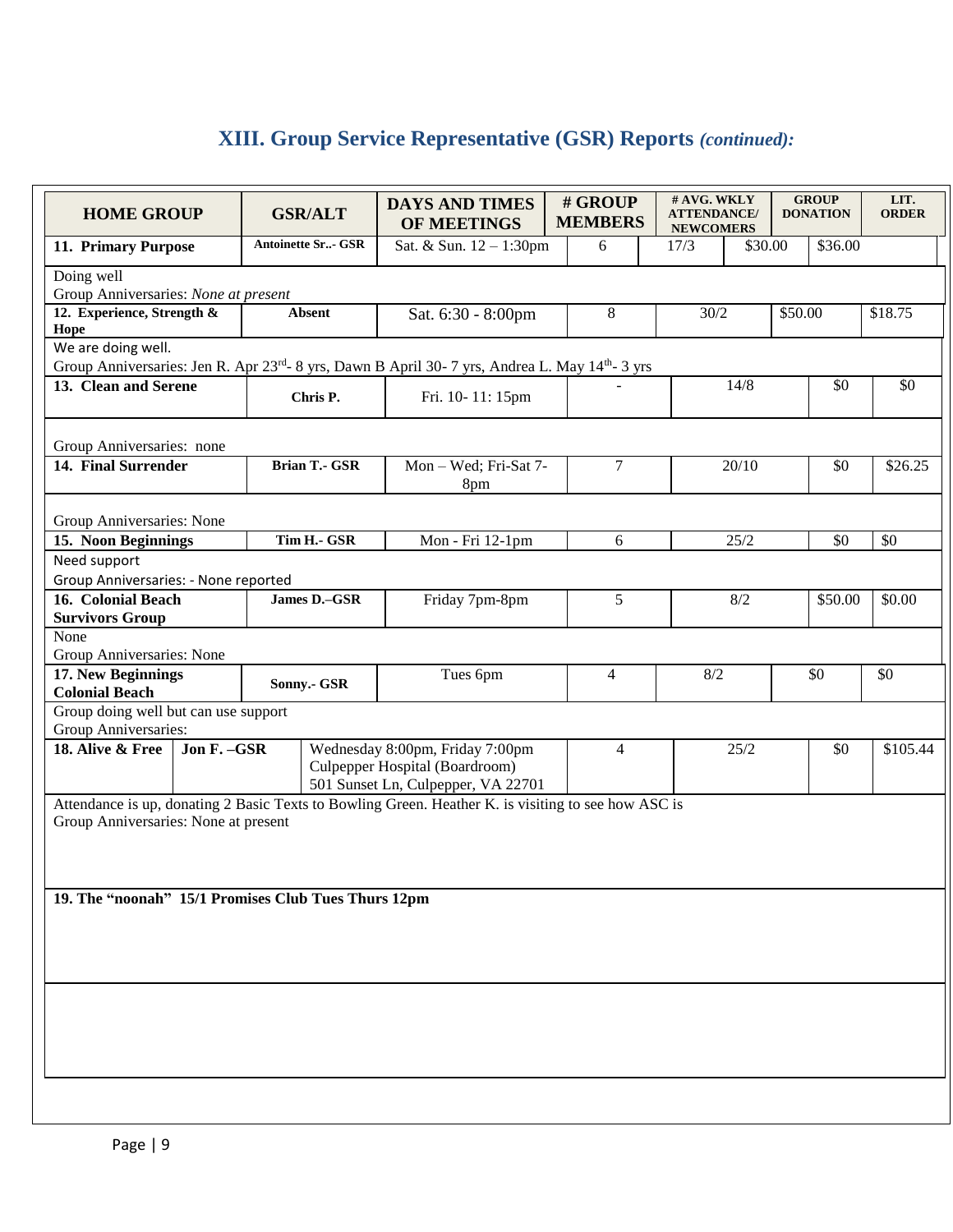# **10 Minute Break - back at 5:00pm**

# **XIV. 2 nd Quorum**

**Legend: P = Present A = Absent**

| 2 <sup>st</sup> QUORUM CALL -Must 4 per<br><b>Bylaws</b> |    |  |  |  |  |
|----------------------------------------------------------|----|--|--|--|--|
| 16<br><b>Group Represented</b>                           |    |  |  |  |  |
| <b>Procedural Votes</b>                                  | 16 |  |  |  |  |

| <b>HOME GROUP NAME</b>                 | P/A | <b>NAME</b>    | <b>POSTION</b> |
|----------------------------------------|-----|----------------|----------------|
| 1. Set It Off                          | P   | Richard M.     | <b>GSR</b>     |
| 2. Who Wants to Live                   | P   | Jerine         | Rep            |
| 3. In It to Win It                     | P   | Britany M.     | GSR            |
| 4. Hope Fiends                         | A   | Absent         | GSR            |
| 5. Stand By Recovery                   | A   | Donna          | <b>GSR</b>     |
| 6. Clean Works                         | P   | Katelyn B.     | Rep            |
| 7. Start Living Group                  | P   | Dawn L.        | <b>GSR</b>     |
| 8. Freedom from<br>Bondage/SNL         | P   | Kevin S.       | <b>GSR</b>     |
| 9. Man Up to the Flatbook              | P   | Maranda        |                |
| 10. New Beginnings                     | P   | Joey J.        | Alt            |
| 11. Primary Purpose                    | P   | Antoinette Sr. | <b>GSR</b>     |
| 12. Experience, Strength &<br>Hope     | A   | Julie C.       | <b>GSR</b>     |
| 13. Clean and Serene                   | P   | Chris P.       | Rep            |
| 14. Final Surrender                    | P   | Brian T.       | <b>GSR</b>     |
| 15. Noon Beginnings                    | P   | Tim H.         | <b>GSR</b>     |
| 16. Colonial Beach Survivors<br>Group  | P   | James D.       | <b>GSR</b>     |
| 17. New Beginnings<br>(Colonial Beach) | P   | Sonny.         | <b>GSR</b>     |
| 18. Alive and Free                     | P   | Jon F.         | <b>GSR</b>     |
| 19. The "noonah"                       | P   | Chip           | <b>GSR</b>     |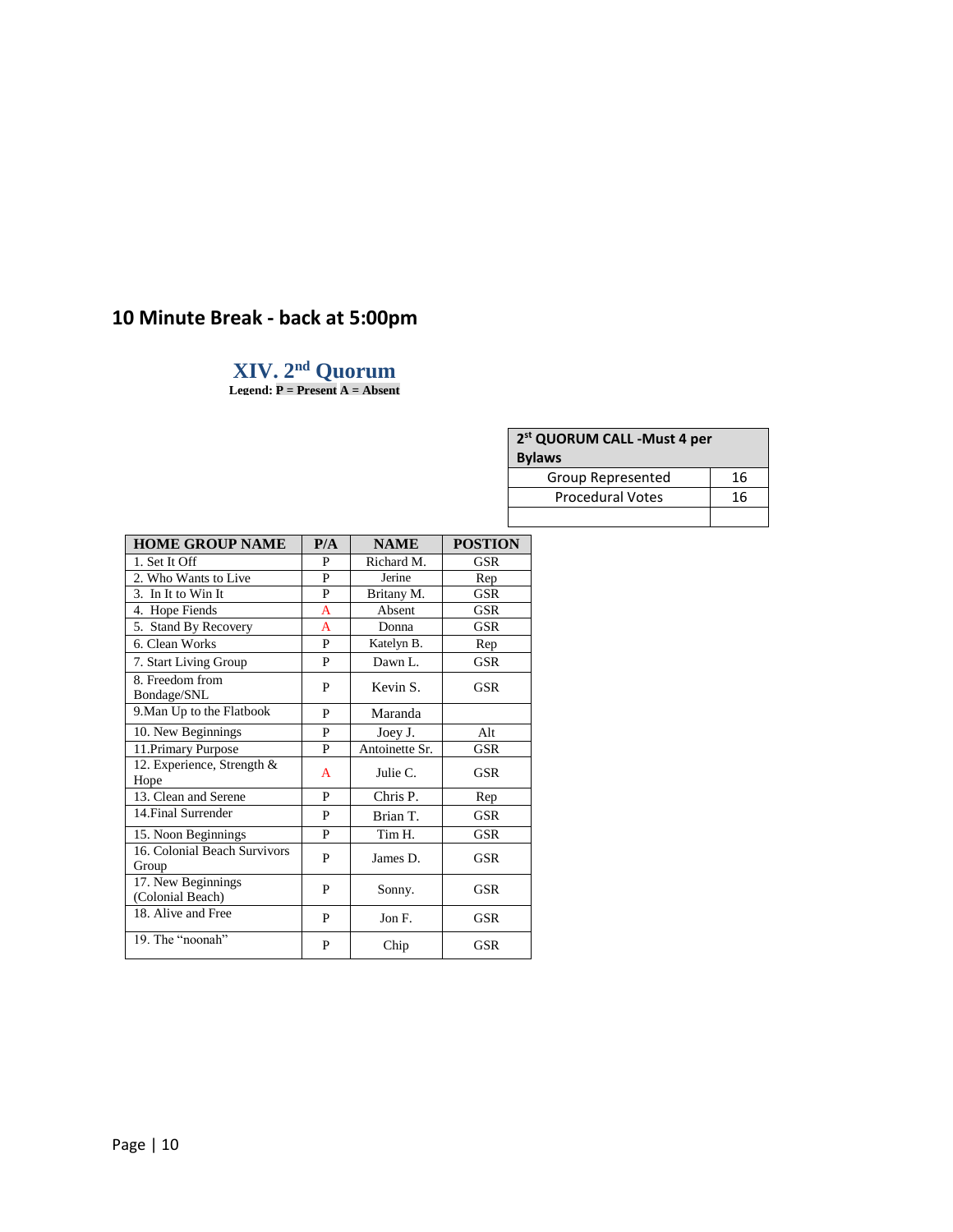# **XV. Old Business**

**Motion #04/03-4:** To establish a budget for the RANA ASC Outreach Subcommittee in the amount of \$350.00 *Vote: For- 15, Abstain- 1, Against- 0 Result: PASSED*

**Motion #04/03-10:** To provide Bowling Green meeting to provide \$100 in literature to provide as group literature for this poorly funded but very thirsty meeting. Maker: Dawn L.  $2<sup>nd</sup>$  by: Brian T.

Intent: primary purpose Pros and cons were given.

*Vote: For- 15, Abstain- 1, Against- 0 Result: PASSED*

**Motion #04/03-14:** To remove Article 12 section 1 Item B. "Homegroups that fail to show up to ASC three times in 6 month period or 6 times in a 12 month period will be removed from the website and meeting list"

Maker: Jon F. 2<sup>nd</sup> by: Dawn L.

Intent: To keep the information of active meetings available to the still sick and suffering addict as to where to go.

*Result: TABLED*

# **XVI. Open Sharing**

- John L. has not done quarterly audit because he doesn't feel comfortable doing it all himself. Use 2 other members one of which must have accounting experience. If he doesn't have volunteers he will appoint. Also non-financial operations were discussed. We need inventory of literature to make sure other subcommittees aren't spending more than their budget. John doesn't feel comfortable appointing his own people so we will delay and look for qualified members. He will check the bank account to make sure all the money is there, but will not do alone. We can put forth a motion to push the audit back further. Literature will be the bulk of the work. GSR's have been frustrated with literature not keeping up with the orders. Erin B. said that Corey has not yet received the order.
- Jerine is wondering if we are setting ourselves up for failure having all these subcommittee meetings multiple Sundays out of the month
- Richard wondered if Bowling Green meetings received a new meeting kit, and Jon F. said that they did and are already an established meeting.
- John L. says some people have expressed interest in taking the Vice Chair position. There are plenty of people capable of taking the position. Some people might not want to take the position because of GSR commitments. John is feeling overwhelmed doing both positions and we need someone to step up.
- Dawn L. says we can change the bylaws to allow Jon F. to be Outreach and GSR. John L. says we don't change by-laws willy-nilly. Dawn wants to waive for a specific instance not necessarily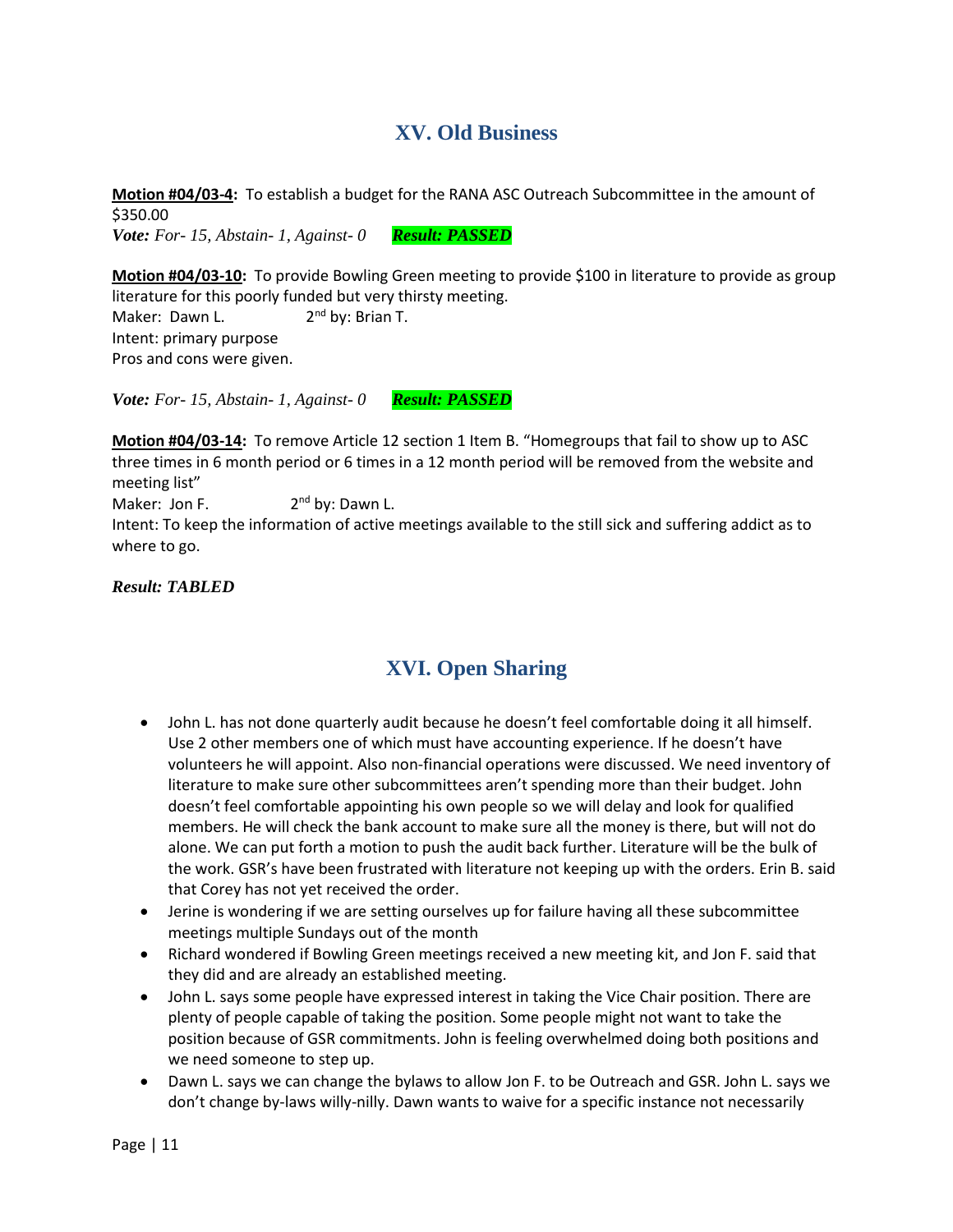changing the whole by-laws. Jon F. says most of the homegroup members live in Sperryville and probably won't want to drive.

## **XVII. Elections for Open Positions**

None

## **XVIII. New Business**

**Motion #05/01-4:** To delay the subcommittee audit until July 2016 Maker: Dawn L.  $2^{nd}$  by: Michelle G. Intent: *Vote: For- 14, Abstain- 1, Against- 0 Result: PASSED*

**Motion #05/01-5:** To take legal grand larceny charges against Antoinette B. for failure 7 months to make restitution for stolen \$5,000 to plus area funds

Maker: Primary Purpose 2 2<sup>nd</sup> by: Donna

Intent: To do closure on the stolen area funds

**Discussion:** Contract and repercussions were discussed and whether or not we can hold Antoinette B. accountable. Members who were present at that time said there was a contract drawn up and signed by a notary and Antoinette and is on file. There is a report on the RANA site about what happened at that time. The facts were that Antoinette had taken approximately \$5,000 and agreed to make payments of \$40 a month in April  $7<sup>th</sup>$  2013. As of now, no payments have been made for 2016. She is currently \$240 behind in payments (7 months), and there have already been several motions made for extensions. Antoinette B. said earlier that she had a money order but had not given it to the Treasurer yet. We discussed that tabling it may be best in order to retain all the facts behind the agreement and repercussions, and to see if Antoinette did in fact have a money order. Another member brought up that in legal matters like a mortgage, if one gets behind on payments, he/she immediately must pay the amount in full. Another member read the letter of intent aloud: "being of sound mind and body, I Antoinette Baker, do voluntarily of my free will admit and take full responsibility for not depositing Rappahannock Area funds into Carter Bank and Trust at Bragg Road Fredericksburg, Virginia that I was entrusted with as the Rappahannock Area of Narcotics Anonymous Treasurer. I also take full responsibility for forging the signature of the Rappahannock Area Narcotics Anonymous Chairperson, and cashing two checks that I wrote to myself. My actions of embezzlement, forgery, utterance, and grand larceny resulted in me taking \$3,903.37 from the Rappahannock Area of Narcotics Anonymous. I do have complete and total understanding that this signed admissions of guilt documents my criminal activity during the period of September, 2012- February 2013. I do understand that this signed document can and will be legally used against me and that upon failure to make full and total financial restitution legal proceedings will then be taken against me expidentially and without fail." Signed April  $7<sup>th</sup>$ , 2013 along with a notary signed July 31<sup>st</sup>, 2013. There is also a payment agreement plan is made "between Antoinette Baker and Rappahannock Area of Narcotics Anonymous wherein the payee agrees to make payments to the party in accordance to the terms provided below: \$10 to be received by the Rappahannock Area of Narcotics Anonymous P.O. box on or before Monday of every week from April 15, 2013 until the outstanding balance is paid in full by which is as of now \$3,903.37. Payments must be made in money order and mailed to the address of (our P.O. box).

Page | 12